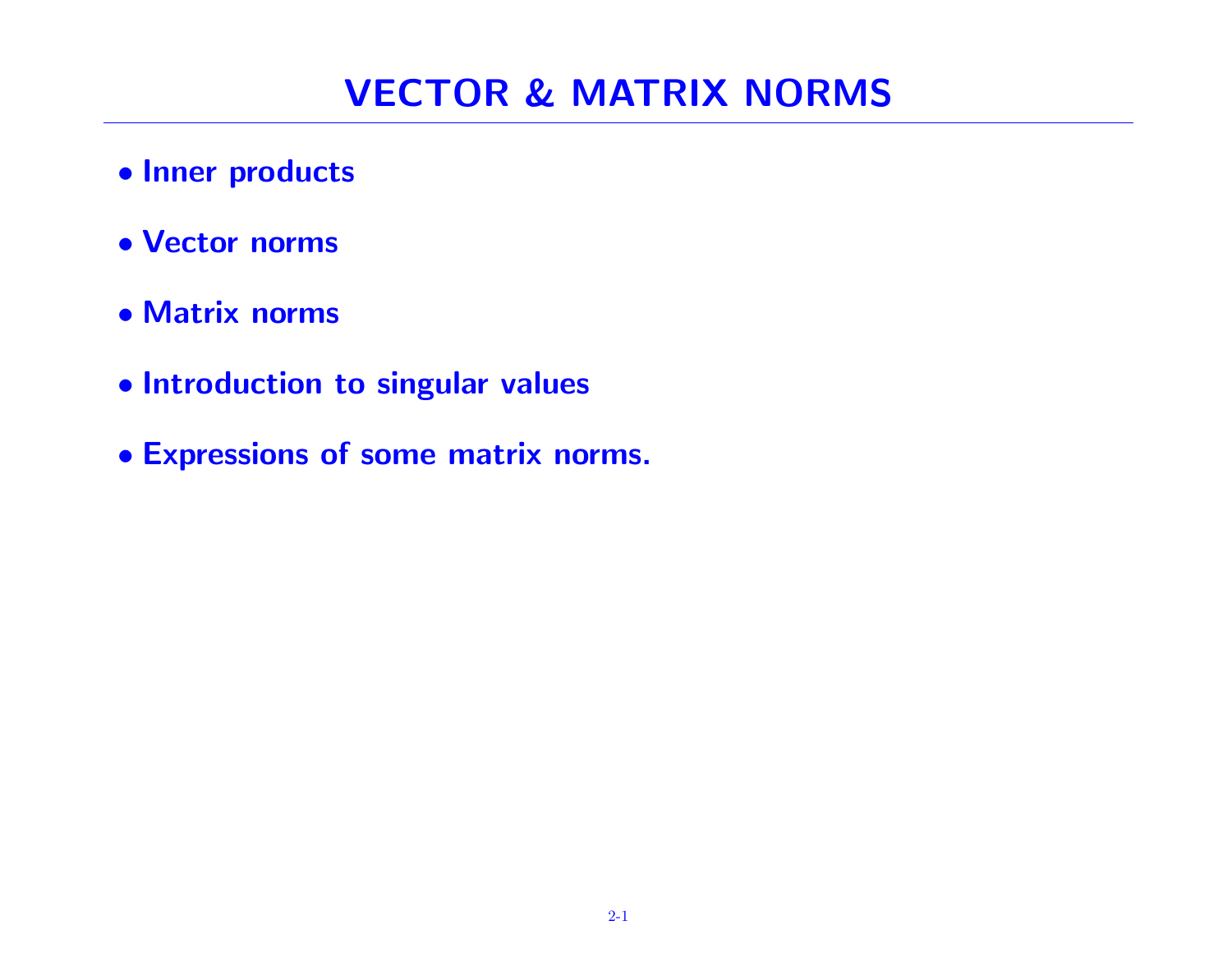Inner products and Norms

Inner product of 2 vectors

Inner product of 2 vectors x and y in  $\mathbb{R}^n$ :

$$
\boxed{x_1y_1+x_2y_2+\cdots+x_ny_n \text{ in } \mathbb{R}^n}
$$

Notation:  $(x, y)$  or  $y^T x$ 

▶ For complex vectors

$$
\overline{(x,y)}=x_1\bar{y}_1+x_2\bar{y}_2+\cdots+x_n\bar{y}_n \text{ in } \mathbb{C}^n
$$

Note:  $(x,y) = y^H x$ 

• On notation: Sometimes you will find  $\langle ., . \rangle$  for  $(., .)$  and  $A^*$ instead of  $A^H$ 

2-2 GvL 2.2-2.3; – Norms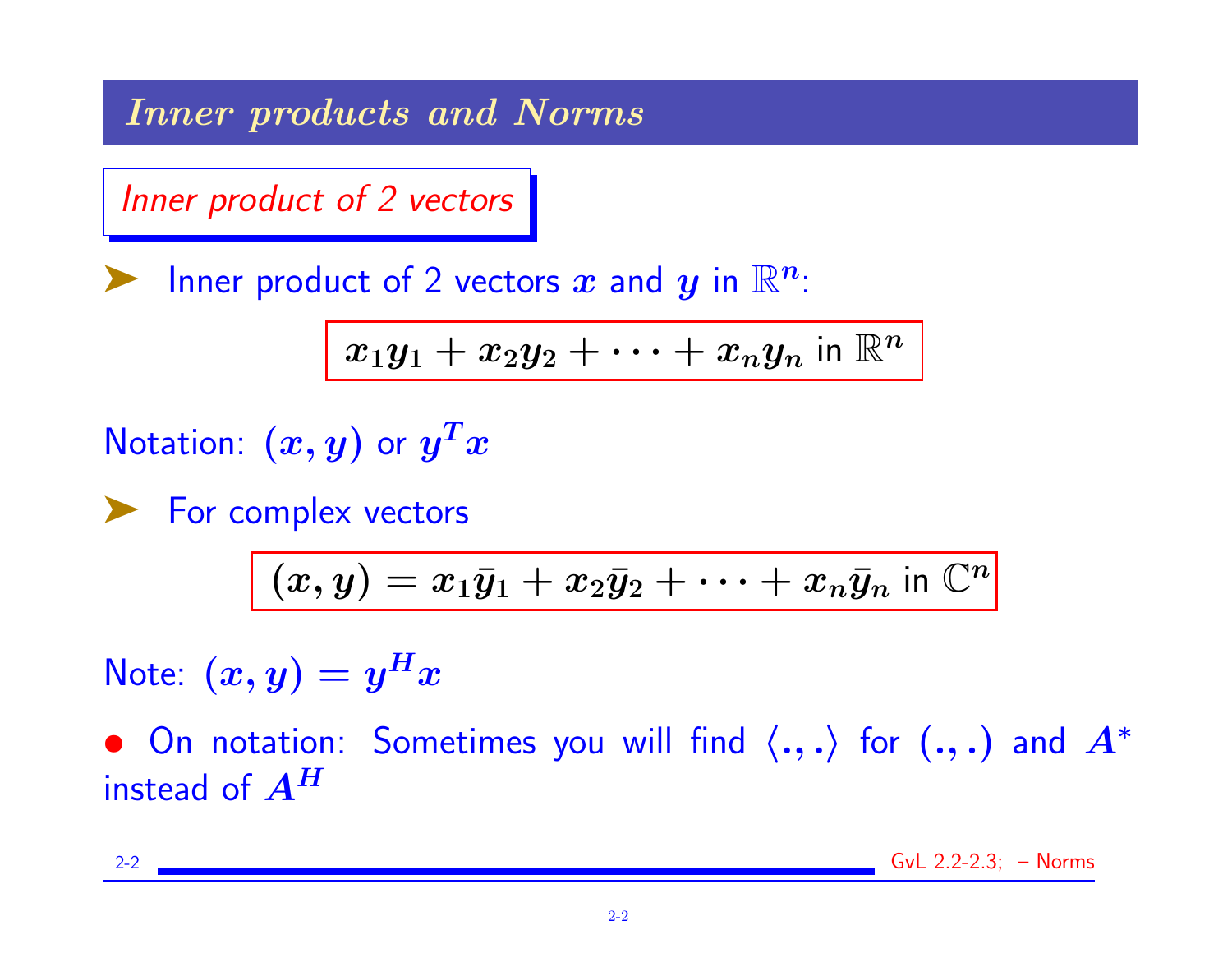Properties of Inner Product:

$$
\blacktriangleright \ \ (x,y)=\overline{(y,x)}.
$$

$$
\triangleright \left( \alpha x + \beta y, z \right) = \alpha(x, z) + \beta(y, z) \qquad \text{[Linearity]}
$$

►  $(x, x) \geq 0$  is always real and non-negative.

 $\blacktriangleright$   $(x, x) = 0$  iff  $x = 0$  (for finite dimensional spaces).

$$
\blacktriangleright \text{ Given } A \in \mathbb{C}^{m \times n} \text{ then }
$$

$$
(Ax,y)=(x,A^Hy) \quad \forall \ x \ \in \ \mathbb{C}^n, \forall y \ \in \ \mathbb{C}^m
$$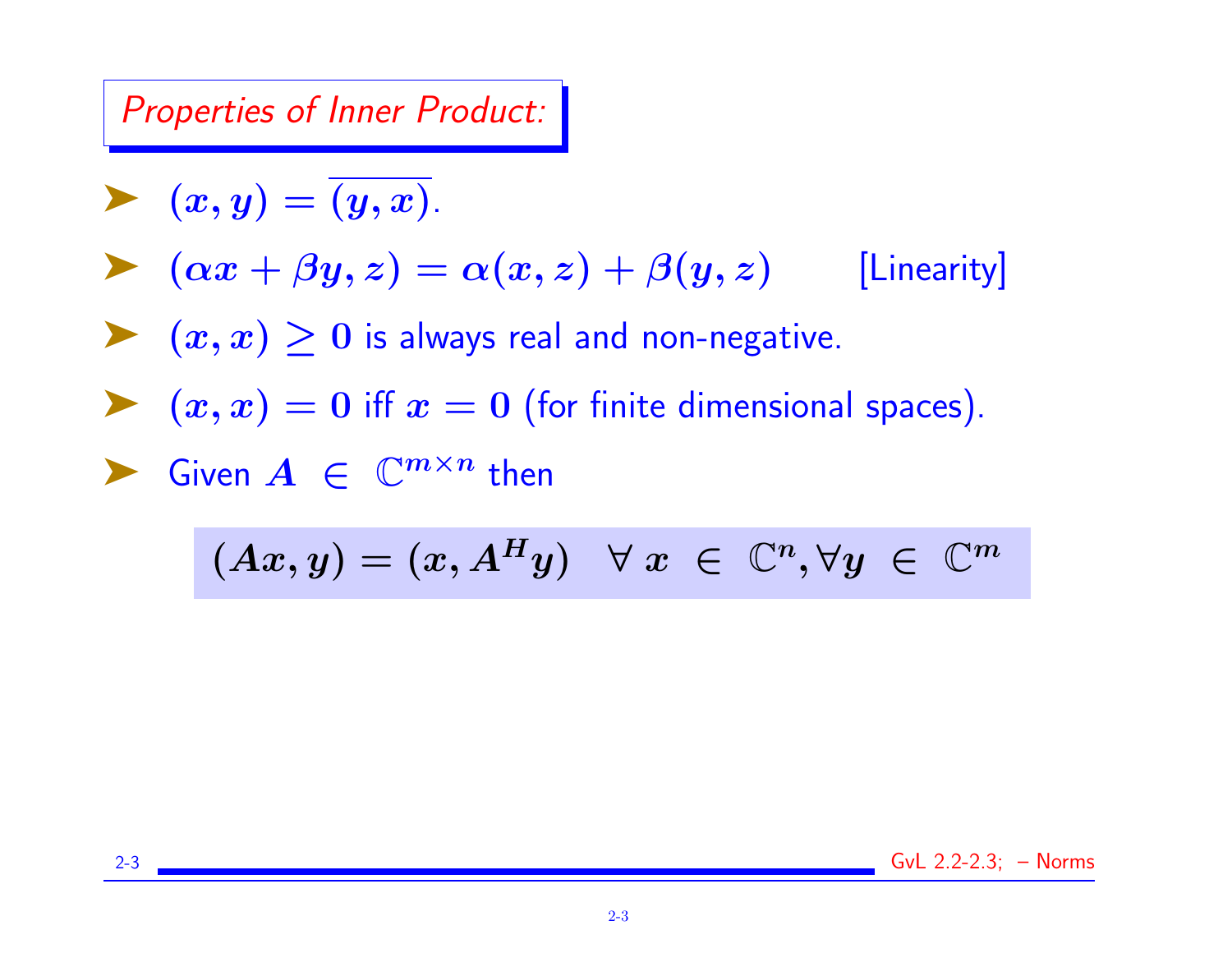Norms are needed to measure lengths of vectors and closeness of two vectors. Examples of use: Estimate convergence rate of an iterative method; Estimate the error of an approximation to a given solution; ...

◆ A vector norm on a vector space X is a real-valued function on  $X$ , which satisfies the following three conditions:

1.  $||x|| \geq 0$ ,  $\forall x \in \mathbb{X}$ , and  $||x|| = 0$  iff  $x = 0$ . 2.  $\|\alpha x\| = |\alpha| \|x\|, \quad \forall x \in \mathbb{X}, \quad \forall \alpha \in \mathbb{C}.$ 3.  $||x + y|| \le ||x|| + ||y||$ ,  $\forall x, y \in \mathbb{X}$ .

➤ Third property is called the triangle inequality.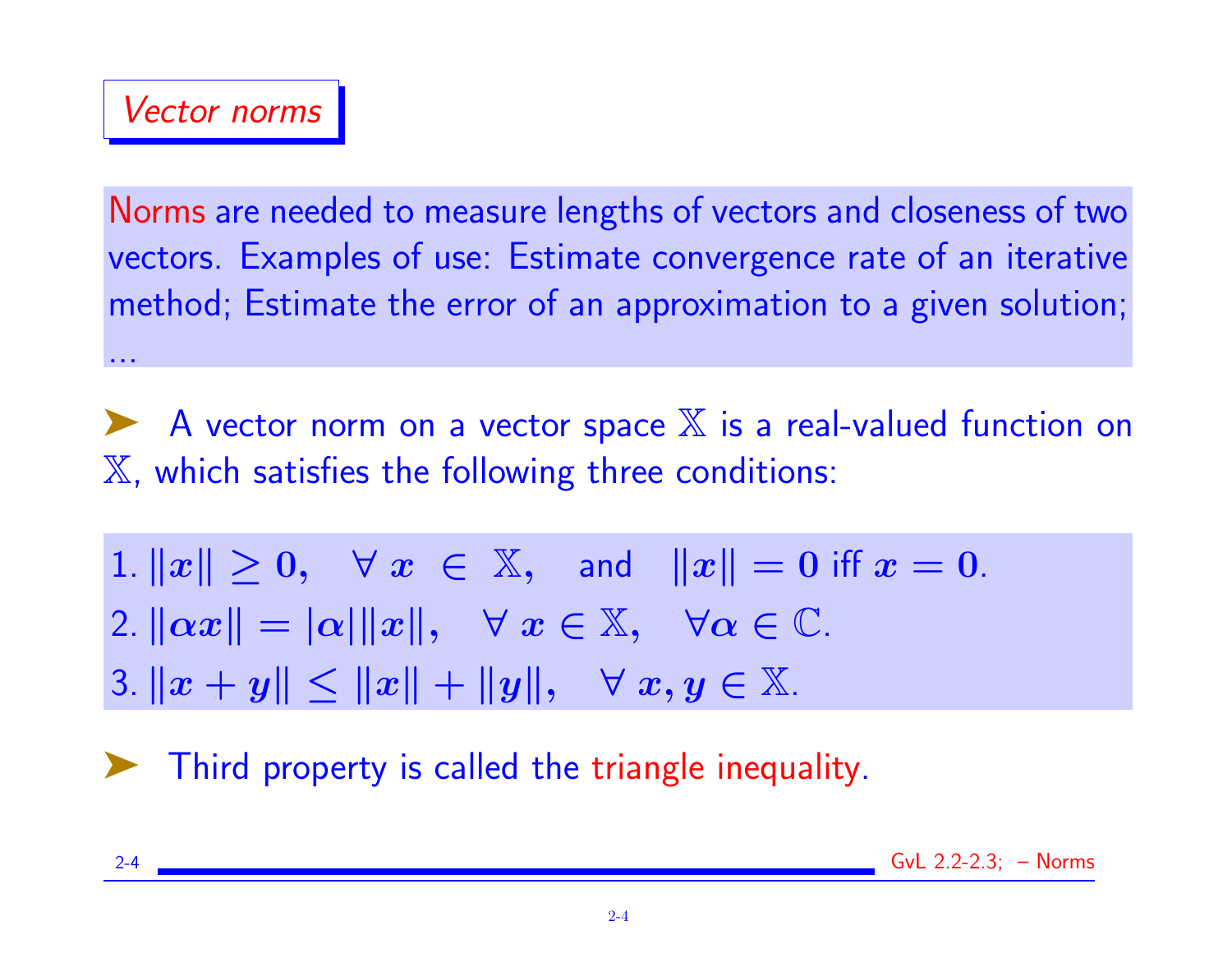Important example: Euclidean norm on  $\mathbb{X} = \mathbb{C}^n$ ,

$$
||x||_2 = (x,x)^{1/2} = \sqrt{|x_1|^2 + |x_2|^2 + \ldots + |x_n|^2}
$$

 $\|\mathbb{Z}_{\text{D1}}\|$  Show that when  $Q$  is orthogonal then  $\|Qx\|_2 = \|x\|_2$ 

➤ Most common vector norms in numerical linear algebra: special cases of the Hölder norms (for  $p \geq 1$ ):

$$
\|x\|_p=\left(\sum_{i=1}^n|x_i|^p\right)^{1/p}.
$$

 $\mathbb{Z}_{2}$  Find out (online search) how to show that these are indeed norms for any  $p \geq 1$  (Not easy for 3rd requirement!)

2-5 GvL 2.2-2.3; – Norms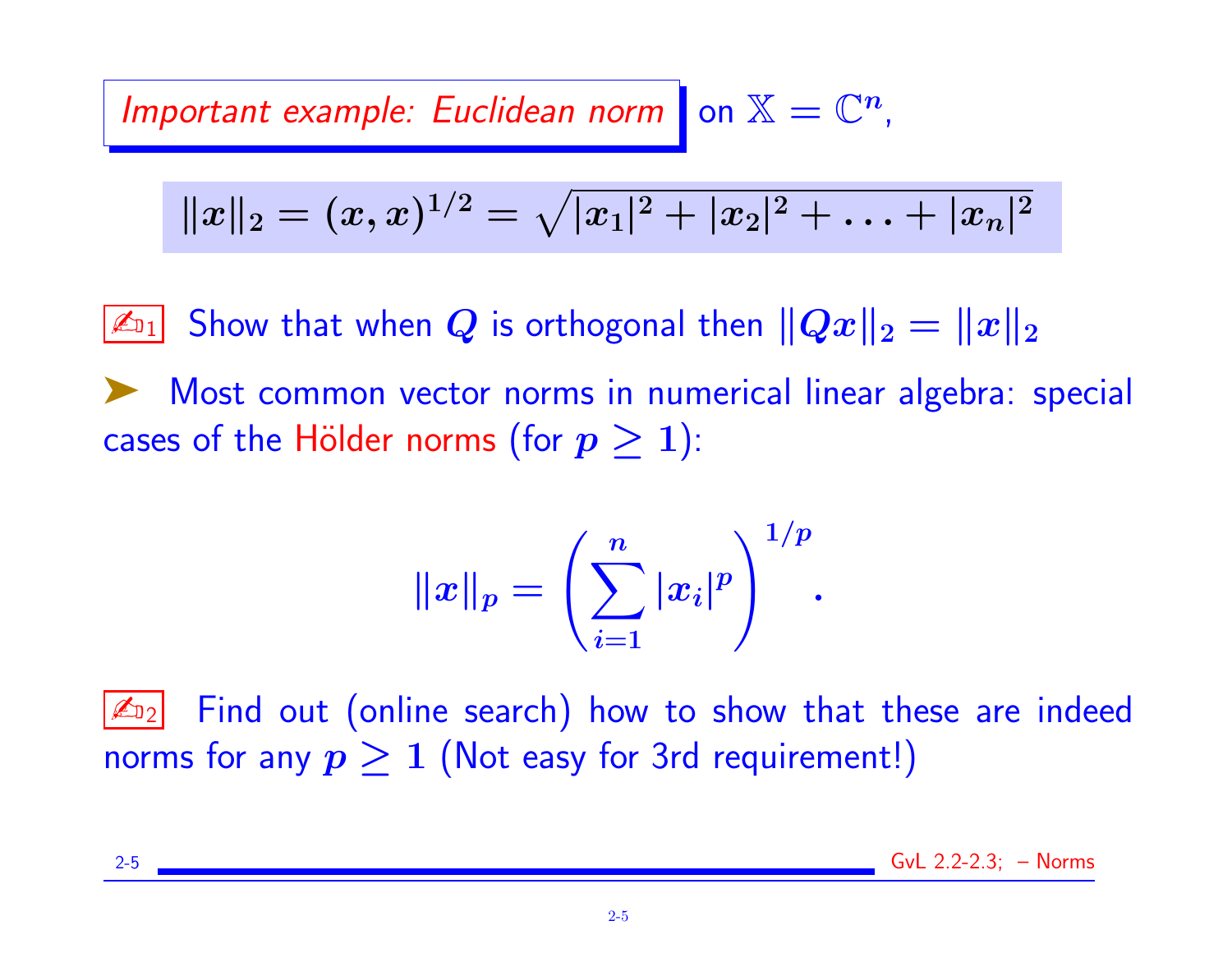Property:

\n
$$
\sum_{i=1}^{\infty} \lim_{p \to \infty} \|x\|_p
$$
\n
$$
\lim_{p \to \infty} \|x\|_p = \max_{i=1}^n |x_i|
$$

▶ Defines a norm denoted by  $\|\cdot\|_{\infty}$ .

The cases  $p = 1$ ,  $p = 2$ , and  $p = \infty$  lead to the most important norms  $\|.\|_p$  in practice. These are:

$$
\begin{aligned} \|x\|_1 &= |x_1| + |x_2| + \cdots + |x_n|, \\ \|x\|_2 &= \bigl[|x_1|^2 + |x_2|^2 + \cdots + |x_n|^2\bigr]^{1/2}, \\ \|x\|_\infty &= \max_{i=1,...,n} |x_i|. \end{aligned}
$$

2-6 GvL 2.2-2.3; – Norms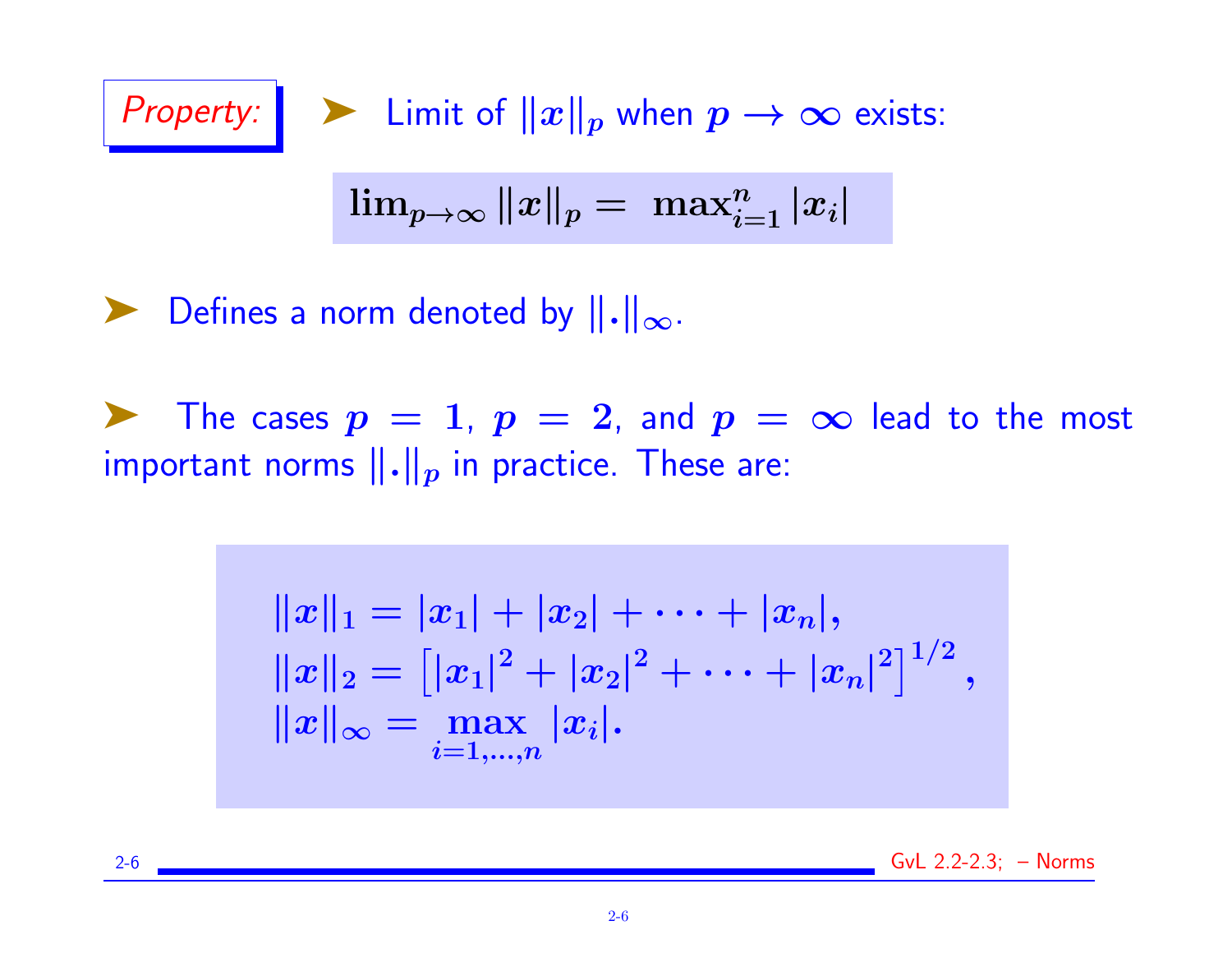➤ The Cauchy-Schwartz inequality (important) is:

 $|(x, y)| \leq ||x||_2||y||_2.$ 

 $\mathbb{Z}_{3}$  When do you have equality in the above relation?

 $\mathbb{Z}_{\mathbb{Z}_4}$  Expand  $(x+y,x+y)$ . What does the Cauchy-Schwarz inequality imply?

**Example 1** The Hölder inequality (less important for  $p \neq 2$ ) is:

$$
|(x,y)|\leq \|x\|_p\|y\|_q \text{ , with } \tfrac{1}{p}+\tfrac{1}{q}=1
$$

 $\| \mathbb{Z}_{\mathbb{D}_5} \big|$  Second triangle inequality:  $\| \cdot \| x \| - \| y \| \ | \leq \| x - y \| \ \ .$  $\boxed{\mathbb{Z}_{\text{lo}}}$  Consider the metric  $d(x,y) = max_i |x_i - y_i|$ . Show that any norm in  $\mathbb{R}^n$  is a continuous function with respect to this metric.

2-7 GvL 2.2-2.3; – Norms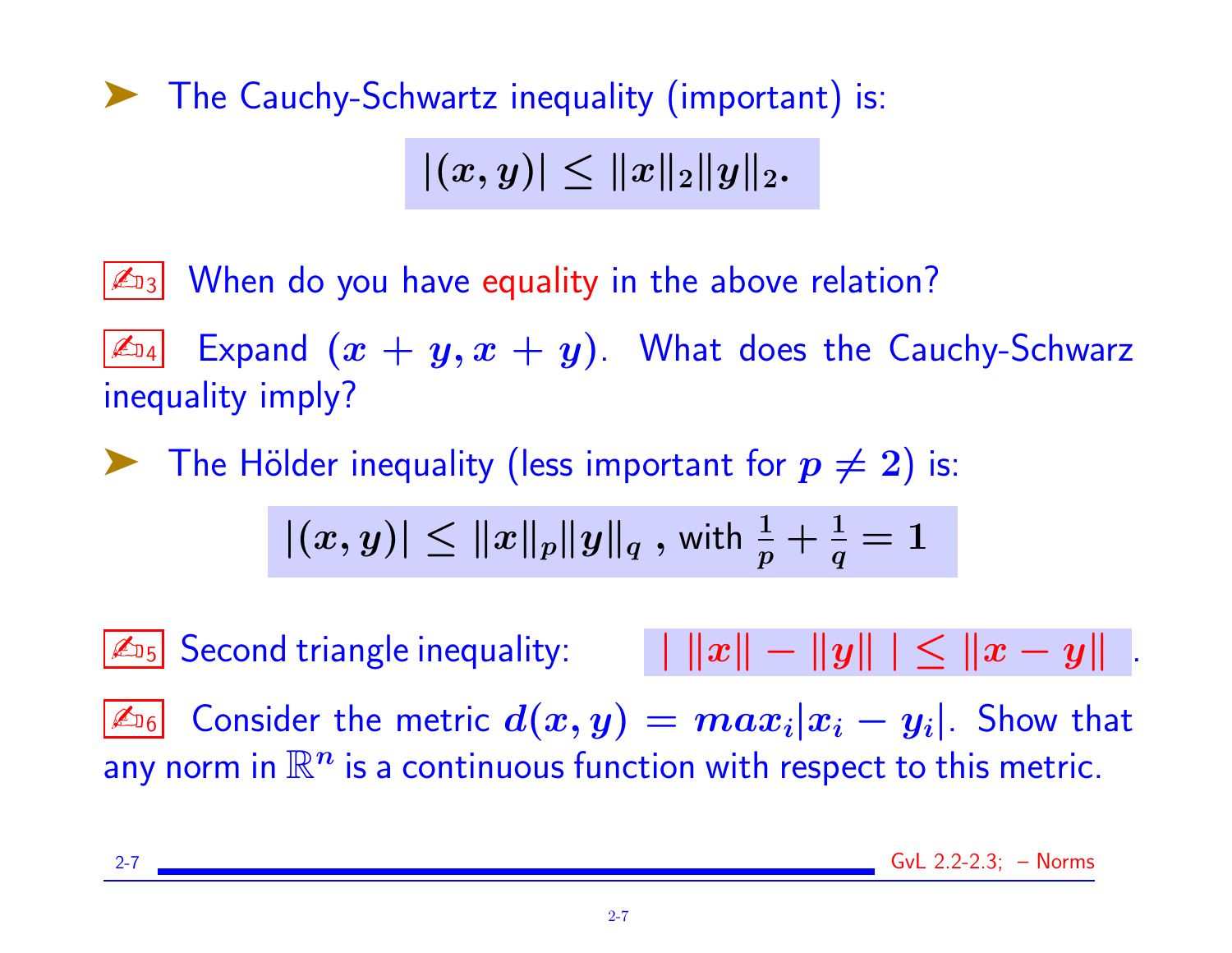# Equivalence of norms:

In finite dimensional spaces  $(\mathbb{R}^n, \, \mathbb{C}^n, \, \ldots)$  all norms are 'equivalent': if  $\phi_1$  and  $\phi_2$  are two norms then there exists positive constants  $\alpha,\beta$ such that:

$$
\beta\phi_2(x)\leq\phi_1(x)\leq\alpha\phi_2(x).
$$

 $\mathbb{Z}_{7}$  How can you prove this result? [Hint: Show for  $\phi_2 = ||.||_{\infty}$ ] ➤ We can bound one norm in terms of any other norm.  $\mathbb{Z}_{\text{DB}}$  Show that for any  $x$ :  $\frac{1}{\sqrt{2}}$  $\frac{1}{\overline{n}}\|x\|_1\leq \|x\|_2\leq \|x\|_1$  $\boxed{\mathbb{Z}_{\mathbb{D}^0}}$  What are the "unit balls"  $B_p = \{x\mid \|x\|_p \leq 1\}$  associated with the norms  $\|.\|_p$  for  $p=1,2,\infty$ , in  $\mathbb{R}^2$ ?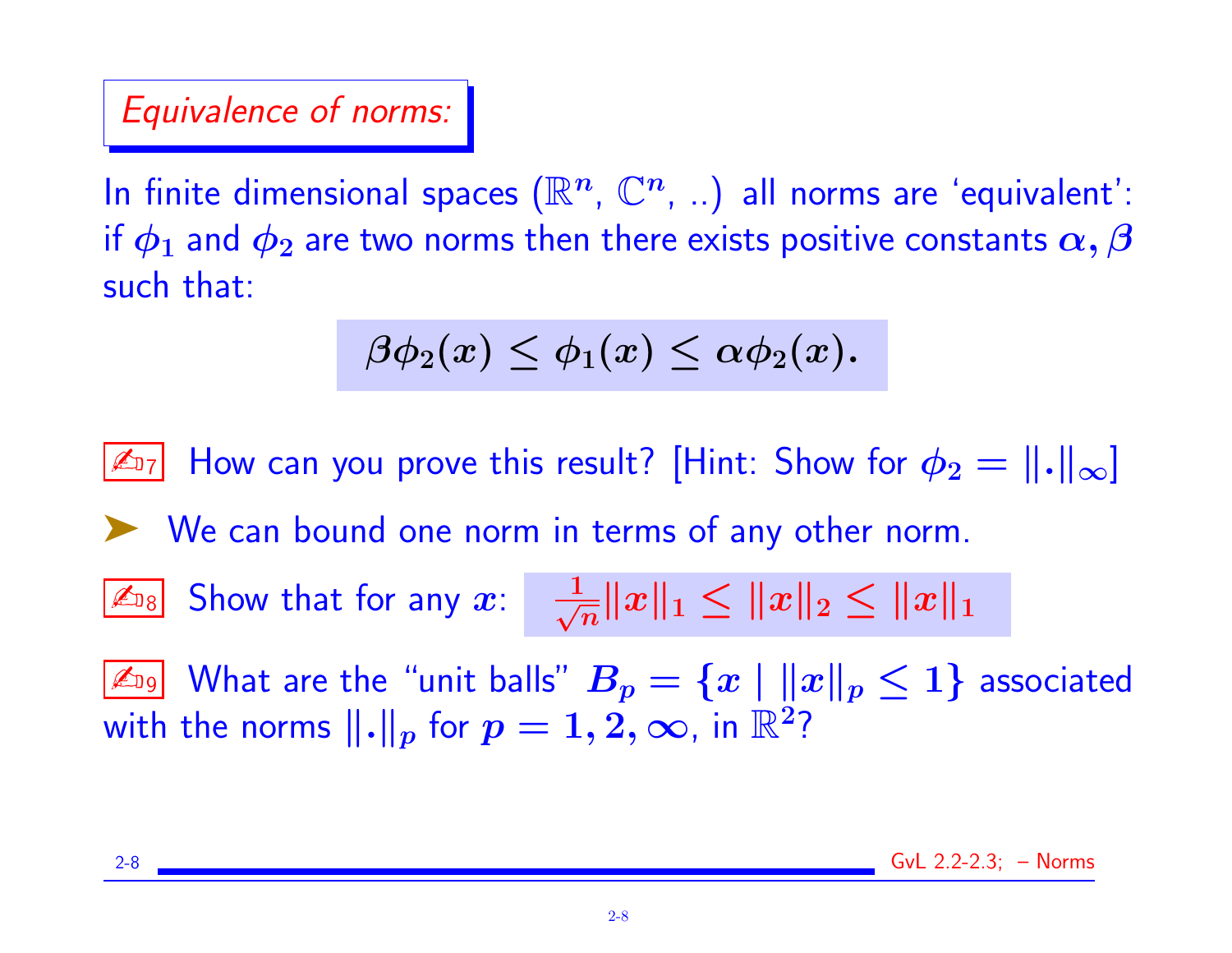## Convergence of vector sequences

A sequence of vectors  $x^{(k)},\, k=1,\ldots,\infty$  converges to a vector x with respect to the norm  $\|\cdot\|$  if, by definition,

$$
\lim_{k\to\infty} \ \|x^{(k)}-x\|=0
$$

Important point: because all norms in  $\mathbb{R}^n$  are equivalent, the convergence of  $x^{(k)}$  w.r.t. a given norm implies convergence w.r.t. any other norm.

➤ Notation:

$$
\lim_{k\to\infty}x^{(k)}=x
$$

2-9 GvL 2.2-2.3; – Norms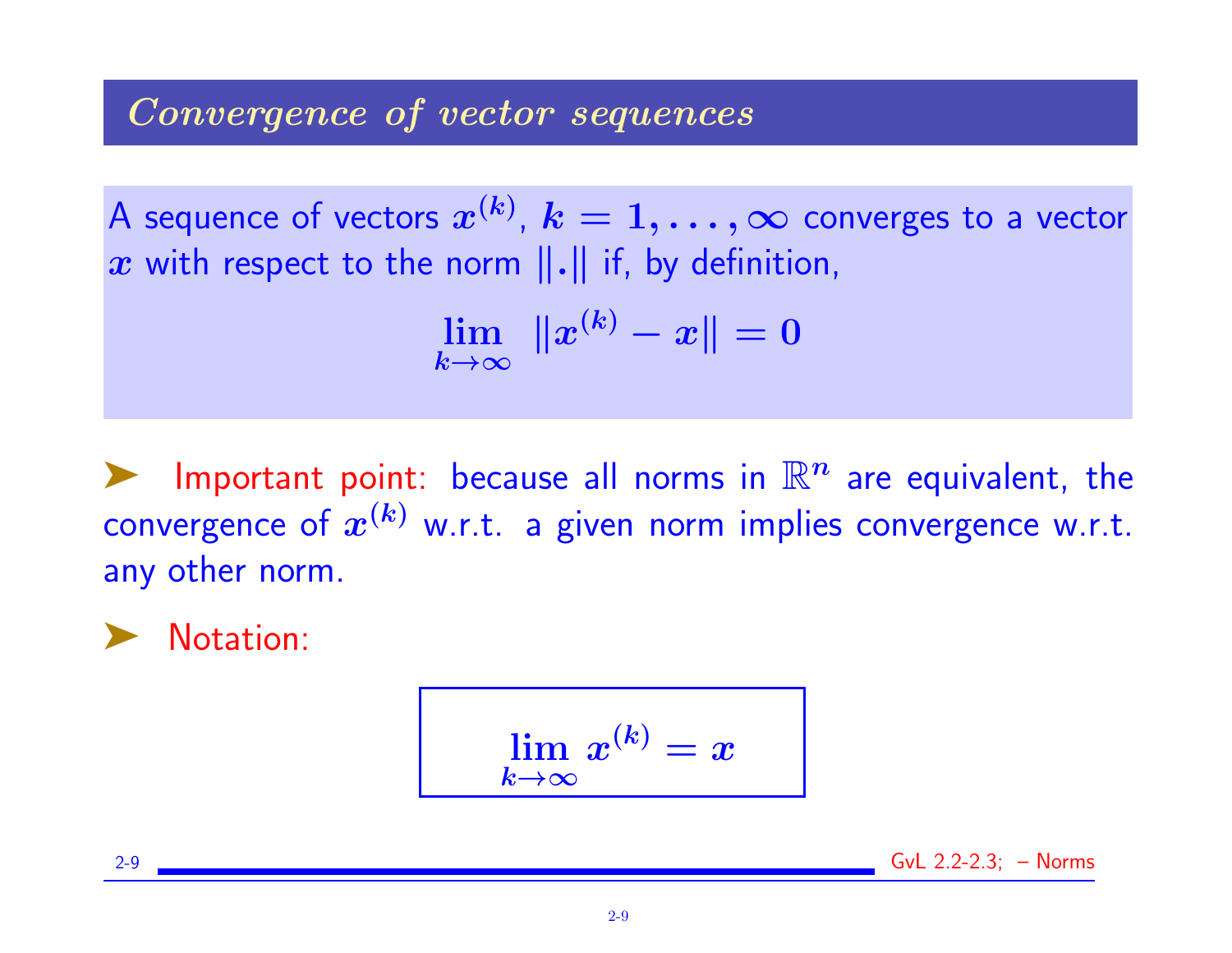

$$
x^{(k)}=\left(\begin{matrix} 1+1/k \\ \frac{k}{k+\log_2 k} \\ \frac{1}{k} \end{matrix}\right)
$$

converges to

$$
x=\begin{pmatrix}1\\1\\0\end{pmatrix}
$$

 $\blacktriangleright$  Note: Convergence of  $x^{(k)}$  to  $x$  is the same as the convergence of each individual component  $x^{(k)}_{i}$  $\binom{(k)}{i}$  of  $\bm{x}^{(k)}$  to the corresoponding component  $x_i$  of  $x$ .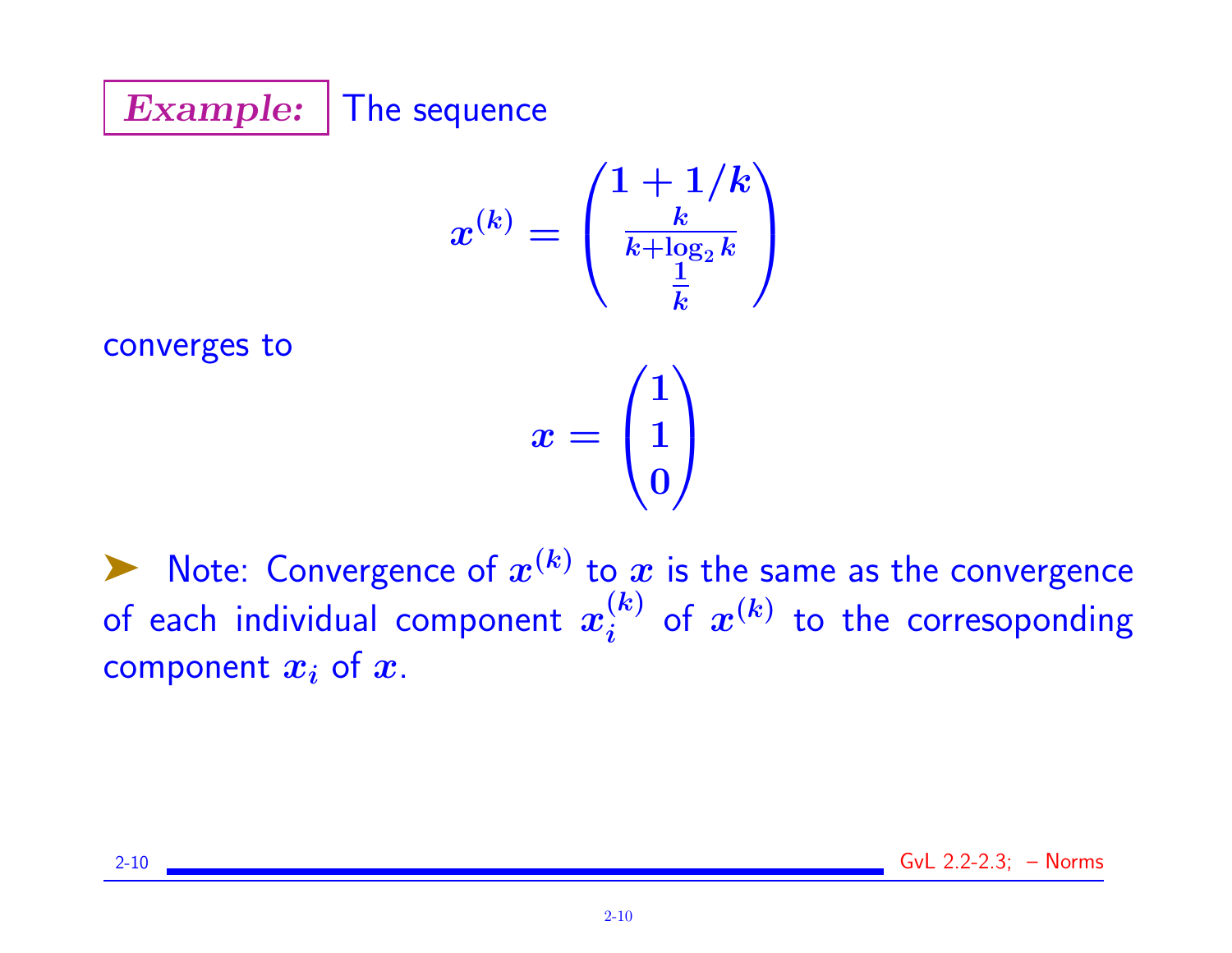External Can define matrix norms by considering  $m \times n$  matrices as vectors in  $\mathbb{R}^{mn}$ . These norms satisfy the usual properties of vector norms, i.e.,

1.  $||A|| \geq 0$ ,  $\forall A \in \mathbb{C}^{m \times n}$ , and  $||A|| = 0$  iff  $A = 0$ 2.  $\|\alpha A\| = |\alpha| \|A\|, \forall A \in \mathbb{C}^{m \times n}, \ \forall \alpha \in \mathbb{C}$ 3.  $||A + B|| \le ||A|| + ||B||, \ \forall A, B \in \mathbb{C}^{m \times n}$ .

However, these will lack (in general) the right properties for composition of operators (product of matrices).

 $\blacktriangleright$  The case of  $\|\cdot\|_2$  yields the Frobenius norm of matrices.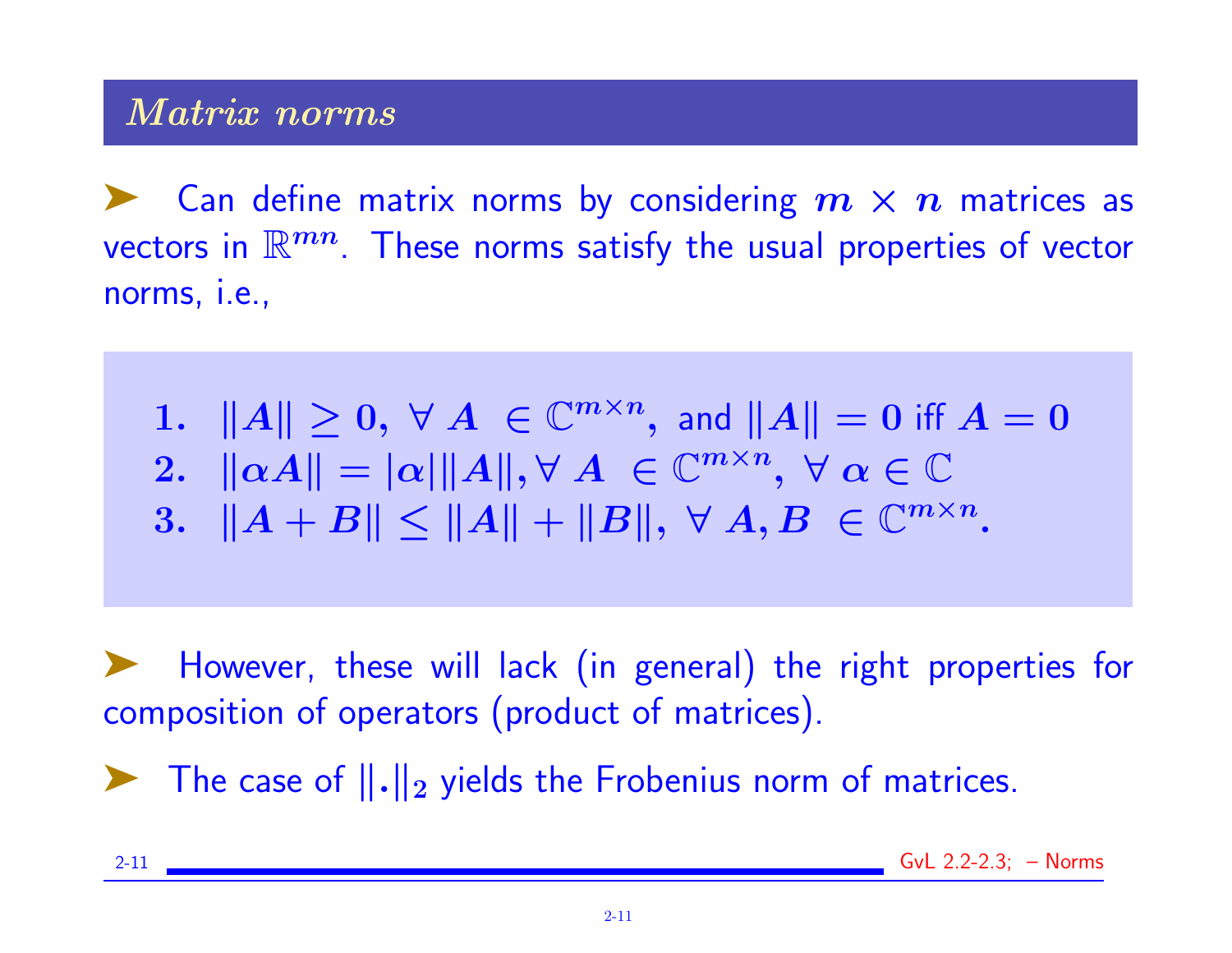▶ Given a matrix A in  $\mathbb{C}^{m \times n}$ , define the set of matrix norms

$$
\|A\|_p=\max_{x\in\mathbb{C}^n,\;x\neq 0}\frac{\|Ax\|_p}{\|x\|_p}.
$$

➤ These norms satisfy the usual properties of vector norms (see previous page).

 $\blacktriangleright$  The matrix norm  $\lVert . \rVert_p$  is induced by the vector norm  $\lVert . \rVert_p$ .

$$
\blacktriangleright
$$
 Again, important cases are for  $p = 1, 2, \infty$ .

Show that 
$$
||A||_p = \max_{x \in \mathbb{C}^n, ||x||_p = 1} ||Ax||_p
$$

2-12 GvL 2.2-2.3; – Norms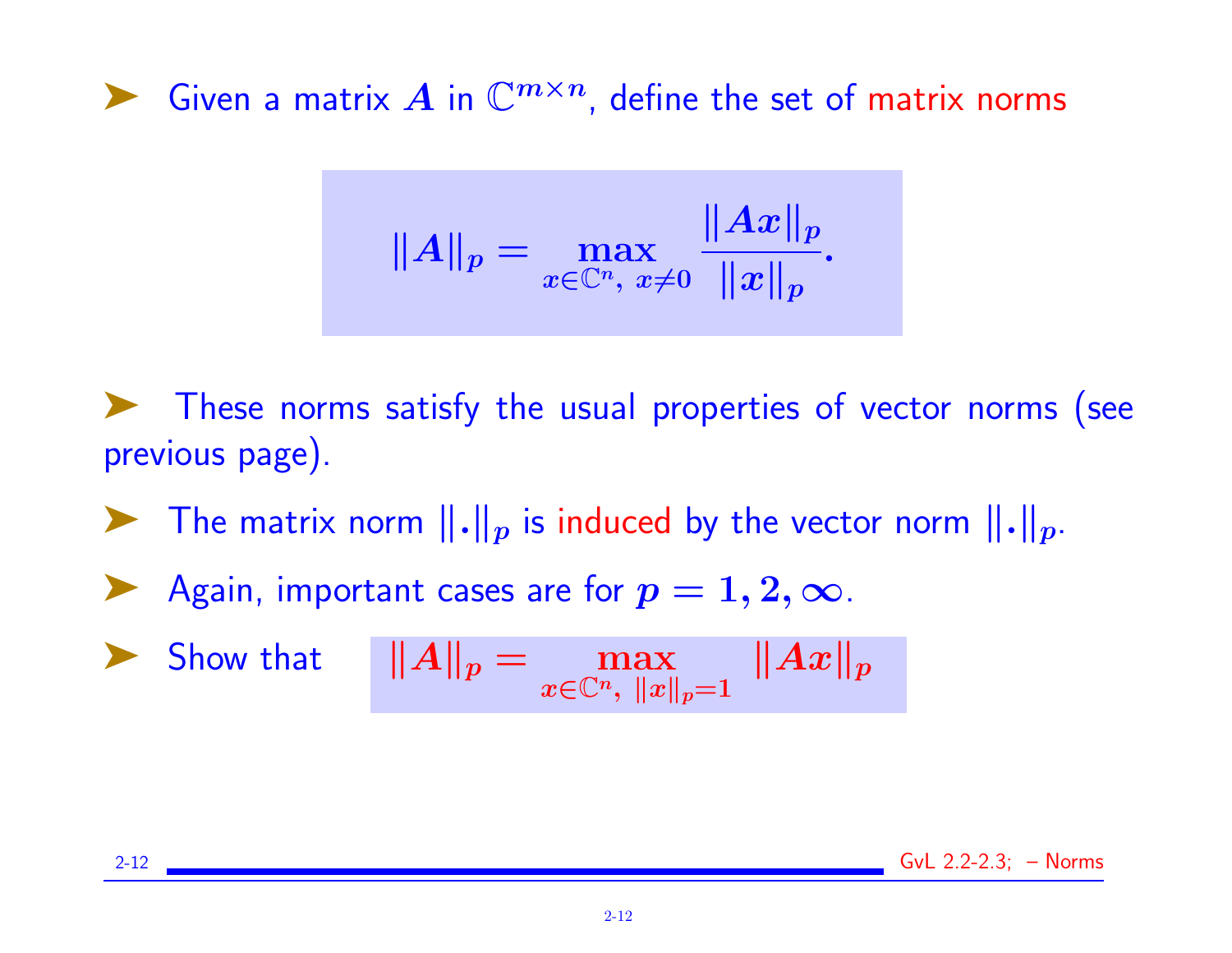Consistency / sub-mutiplicativity of matrix norms

▶ A fundamental property of matrix norms is consistency  $||AB||_p \leq ||A||_p ||B||_p.$ 

[Also termed "sub-multiplicativity"] ▶ Consequence: (for square matrices)  $\sqrt{\|A^k\|_p} \leq \|A\|_p^k$  $\boldsymbol{p}$  $\blacktriangleright$   $A^k$  converges to zero if any of its  $p$ -norms is  $< 1$ [Note: sufficient but not necessary condition]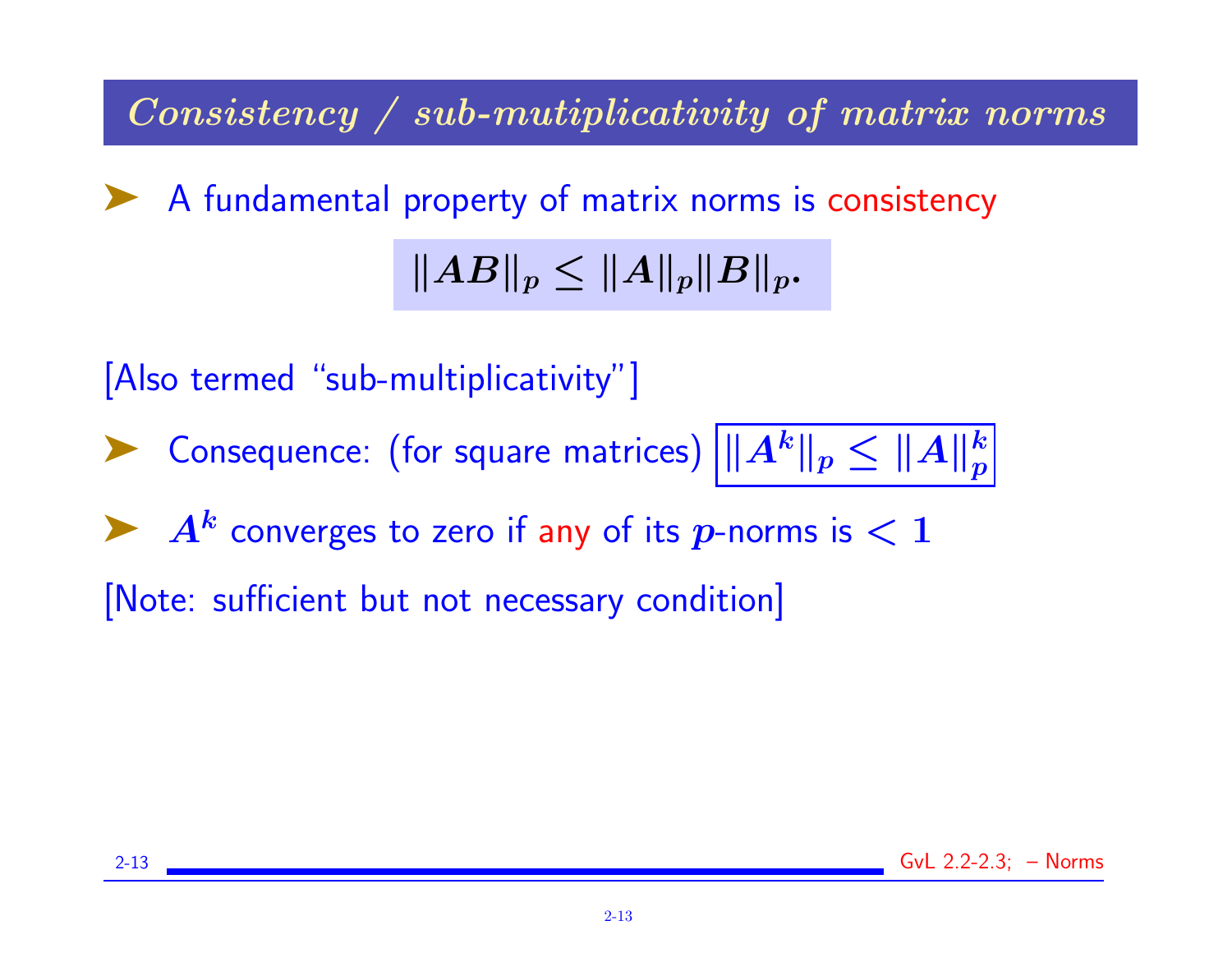# Frobenius norms of matrices

➤ The Frobenius norm of a matrix is defined by

$$
||A||_F = \left(\sum_{j=1}^n \sum_{i=1}^m |a_{ij}|^2\right)^{1/2}.
$$

Same as the 2-norm of the column vector in  $\mathbb{C}^{mn}$  consisting of all the columns (respectively rows) of  $A$ .

► This norm is also consistent [but not induced from a vector norm]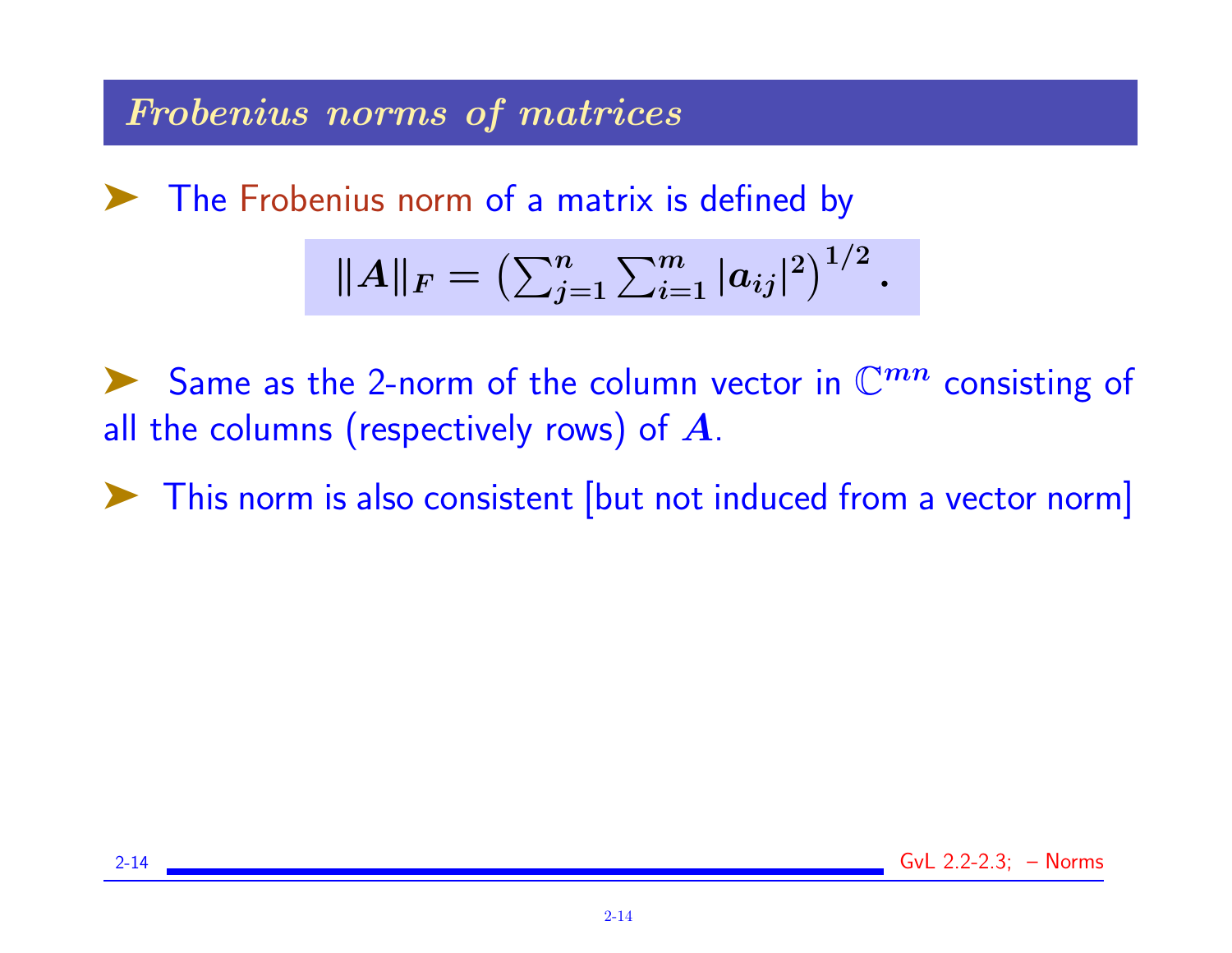$|\mathcal{L}_{10}|$  Compute the Frobenius norms of the matrices

$$
\begin{pmatrix}\n1 & 1 \\
1 & 0 \\
3 & 2\n\end{pmatrix}\n\begin{pmatrix}\n1 & 2 & -1 \\
-1 & \sqrt{5} & 0 \\
-1 & 1 & \sqrt{2}\n\end{pmatrix}
$$

 $|\mathcal{L}_{11}|$  Prove that the Frobenius norm is consistent [Hint: Use Cauchy-Schwartz]

 $|\mathbb{Z}_{12}|$  Define the 'vector 1-norm' of a matrix  $\bm{A}$  as the 1-norm of the vector of stacked columns of  $\bm{A}$ . Is this norm a consistent matrix norm?

[Hint: Result is true – Use Cauchy-Schwarz to prove it.]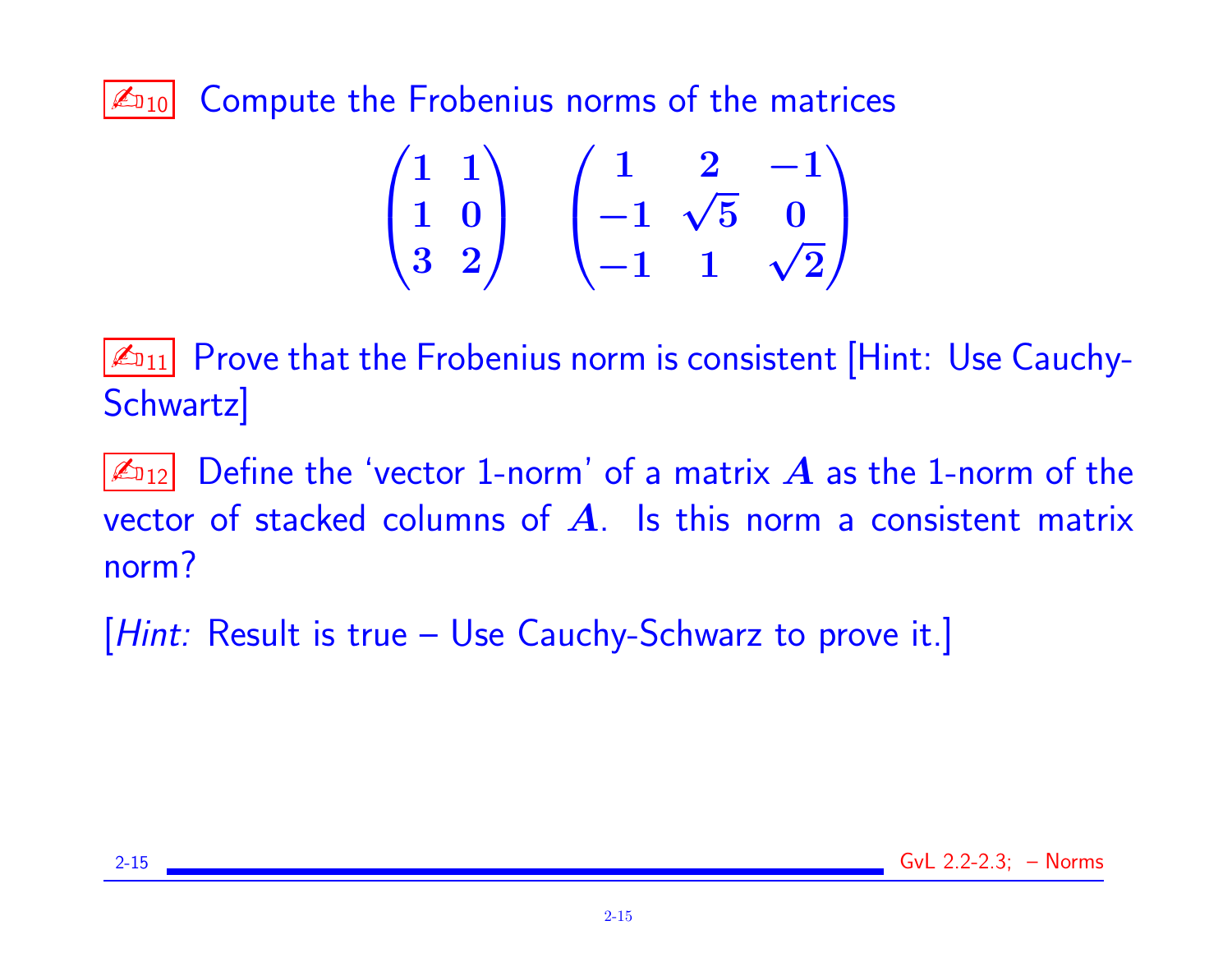#### Expressions of standard matrix norms

Recall the notation: (for square  $n \times n$  matrices)  $\rho(A) = \max |\lambda_i(A)|; \;\; \text{Tr}(A) = \sum_{i=1}^n a_{ii} = \sum_{i=1}^n \lambda_i(A)$ where  $\lambda_i(A)$ ,  $i = 1, 2, \ldots, n$  are all eigenvalues of A



2-16 GvL 2.2-2.3; – Norms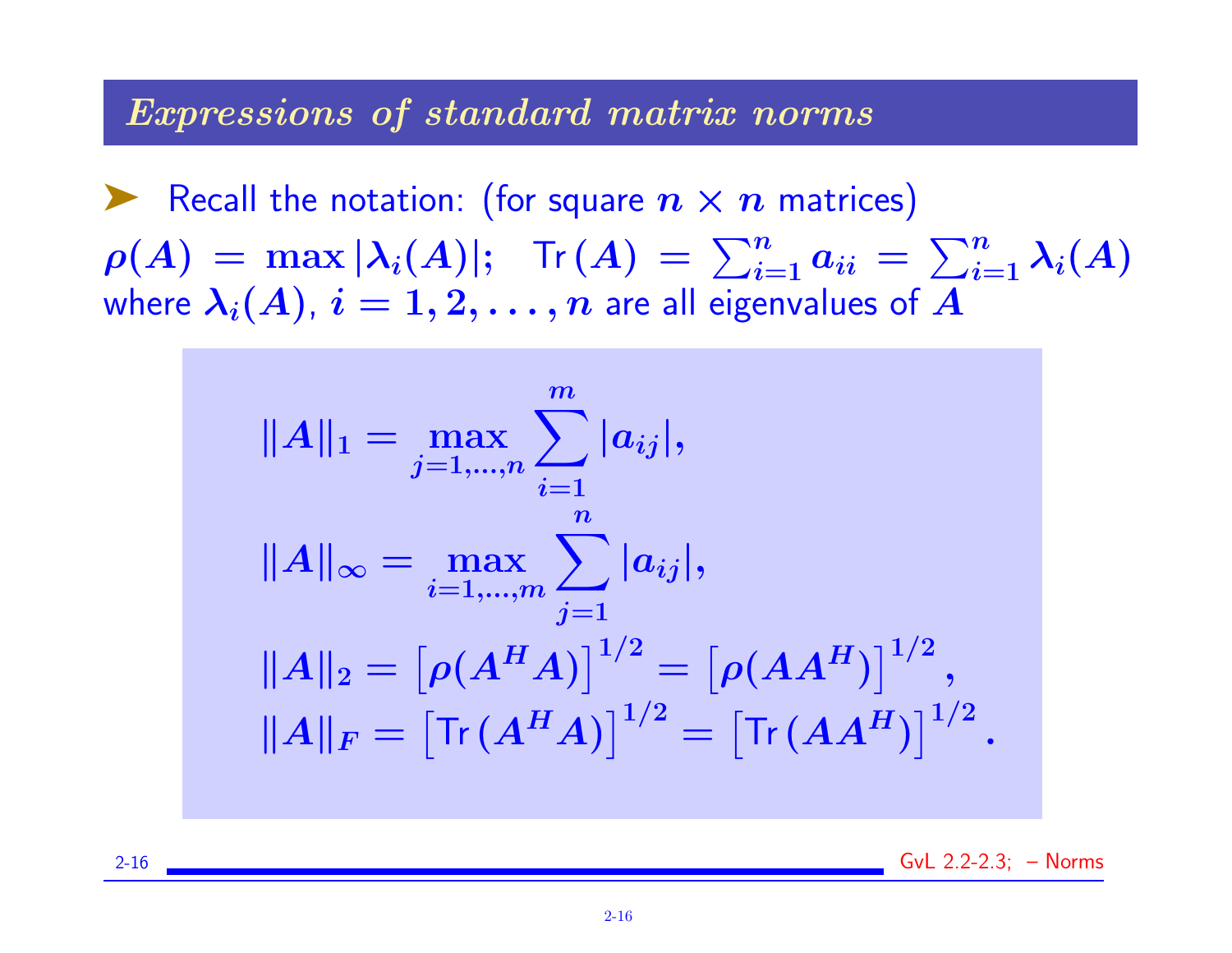$$
\boxed{\mathbb{Z}_{\text{D}_13}} \quad \text{Compute the } \text{p-norm for } p = \qquad \qquad A = \begin{pmatrix} 0 & 2 \\ 0 & 1 \end{pmatrix}
$$
\n
$$
1, 2, \infty, F \text{ for the matrix}
$$

 $\mathbb{Z}_{14}$  Show that  $\rho(A) \leq ||A||$  for any matrix norm.

 $\boxed{\mathbb{Z}_{015}}$  Is  $\rho(A)$  a norm?

1.  $\rho(A) = ||A||_2$  when A is Hermitian  $(A^H = A)$ .  $\triangleright$  True for this particular case...

2. ... However, not true in general. For  $A =$  $\begin{pmatrix} 0 & 1 \\ 0 & 0 \end{pmatrix}$ , we have  $\rho(A) = 0$  while  $A \neq 0$ . Also, triangle inequality not satisfied for the pair  $A$ , and  $B=A^T$ . Indeed,  $\rho(A+B)=1$  while  $\rho(A)+1$  $\rho(B)=0.$ 

 $\mathbb{Z}_{\text{D16}}$  Given a function  $f(t)$  (e.g.,  $e^t$ ) how would you define  $f(A)?$ [Was seen earlier. Here you need to fully justify answer. Assume  $A$ is diagonalizable]

2-17 GvL 2.2-2.3; – Norms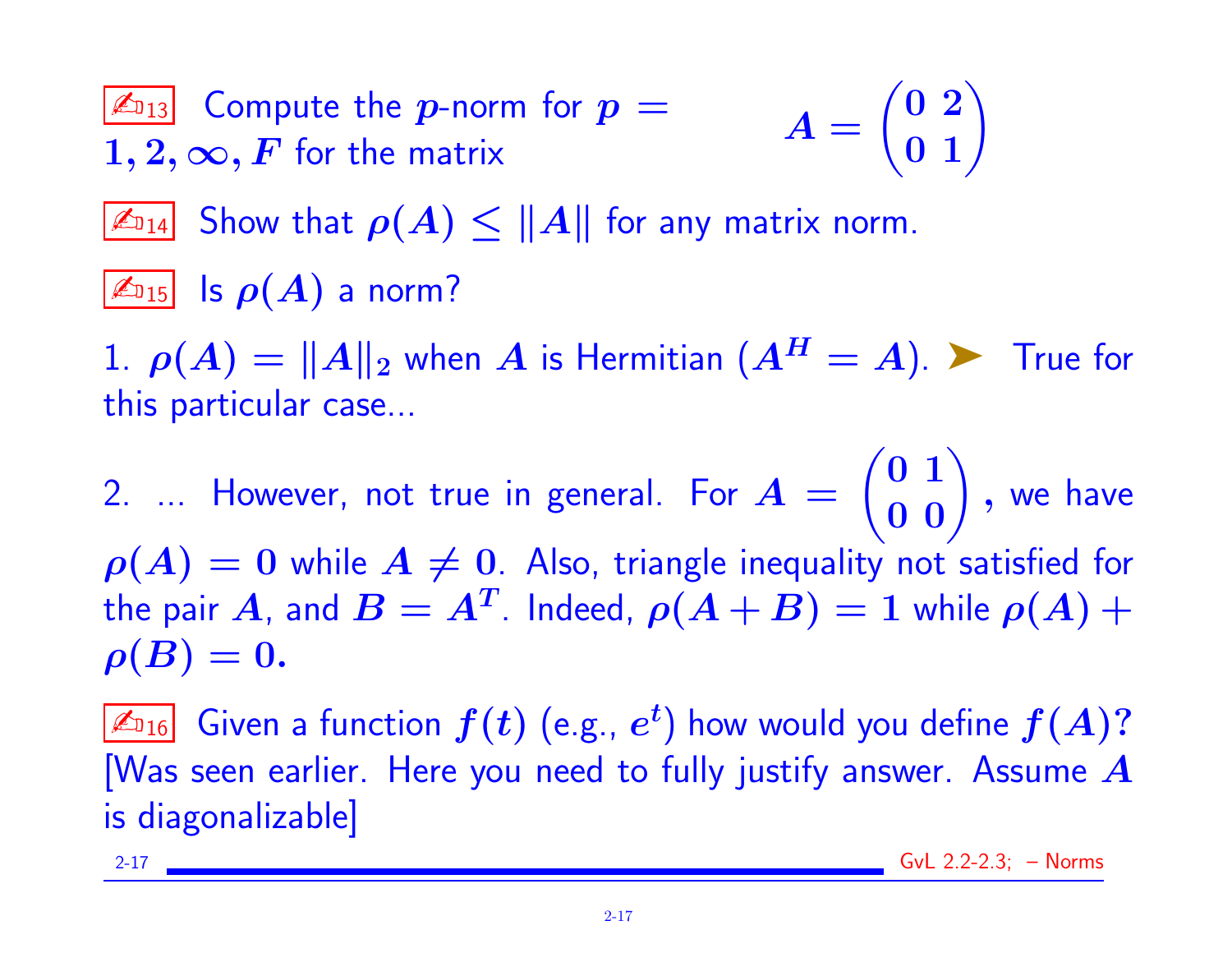## Singular values and matrix norms

$$
\blacktriangleright \ \mathsf{Let} \ A \ \in \ \mathbb{R}^{m \times n} \ \text{or} \ A \ \in \ \mathbb{C}^{m \times n}
$$

Eigenvalues of  $A^H A \& A A^H$  are real  $> 0$ .  $\boxed{\mathbb{Z}_{17}}$  Show this.

$$
\blacktriangleright \ \ \mathsf{Let} \ \ \left\{ \begin{matrix} \sigma_i = \sqrt{\lambda_i(A^H A)} \ \ i = 1, \cdots, n \ \ \mathsf{if} \ n \leq m \\ \sigma_i = \sqrt{\lambda_i(AA^H)} \ \ i = 1, \cdots, m \ \mathsf{if} \ m < n \end{matrix} \right.
$$

- $\blacktriangleright$  The  $\sigma_i$ 's are called singular values of A.
- Note: a total of  $\min(m, n)$  singular values.
- Always sorted decreasingly:  $\sigma_1 \ge \sigma_2 \ge \sigma_3 \ge \cdots \sigma_k > \cdots$
- ➤ We will see a lot more on singular values later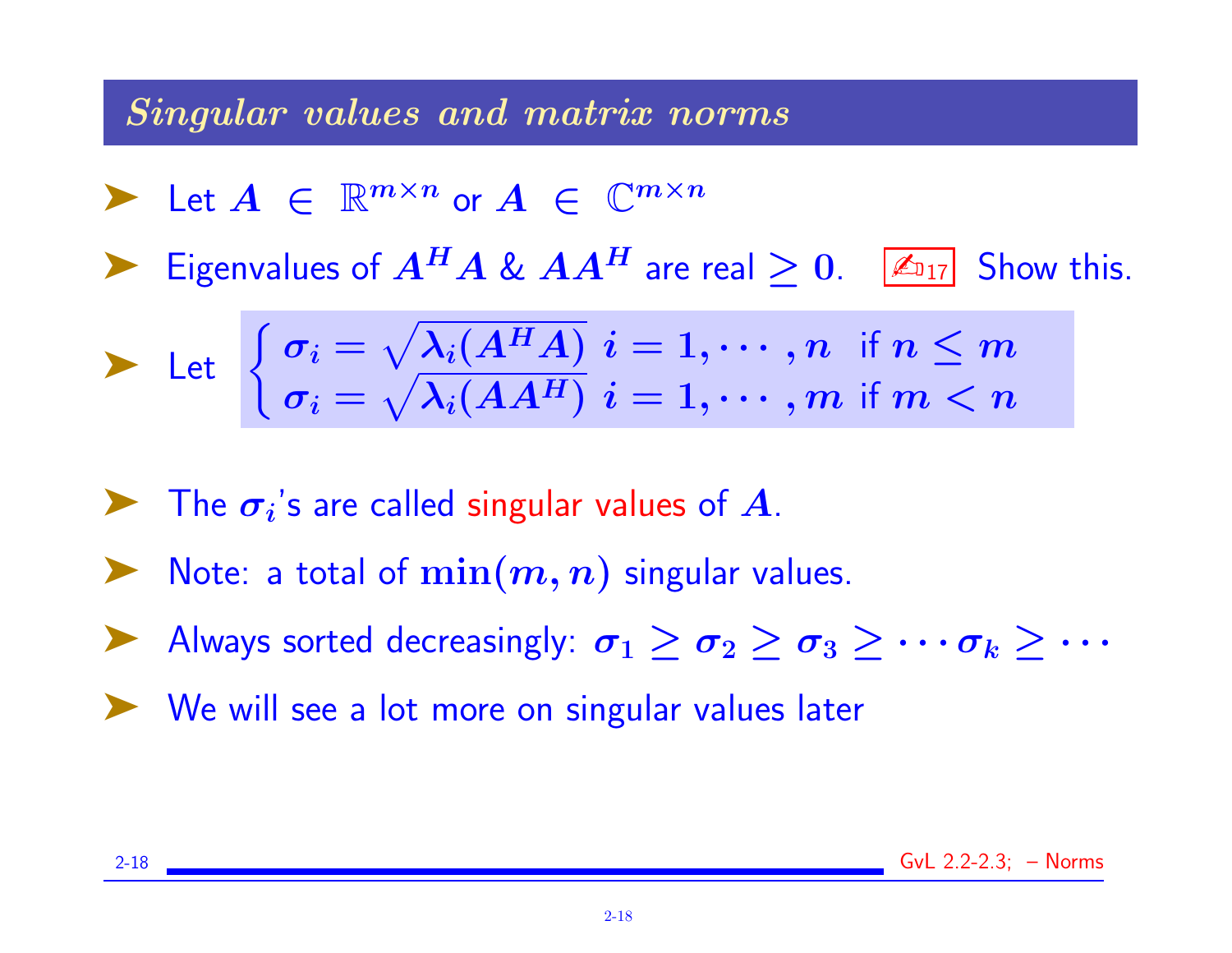Assume we have  $r$  nonzero singular values:

$$
\sigma_1 \geq \sigma_2 \geq \cdots \geq \sigma_r > 0
$$

➤ Then:

$$
\begin{aligned}\n\bullet \|A\|_2 &= \sigma_1 \\
\bullet \|A\|_F &= \left[\sum_{i=1}^r \sigma_i^2\right]^{1/2}\n\end{aligned}
$$

More generally: Schatten p-norm  $(p > 1)$  defined by

$$
\|A\|_{*,p}=\left[\textstyle\sum_{i=1}^r \sigma_i^p\right]^{1/p}
$$

A Note:  $||A||_{*,p} = p$ -norm of vector  $[\sigma_1; \sigma_2; \cdots; \sigma_r]$ 

A In particular:  $||A||_{*,1} = \sum \sigma_i$  is called the nuclear norm and is denoted by  $||A||_*$ . (Common in machine learning).